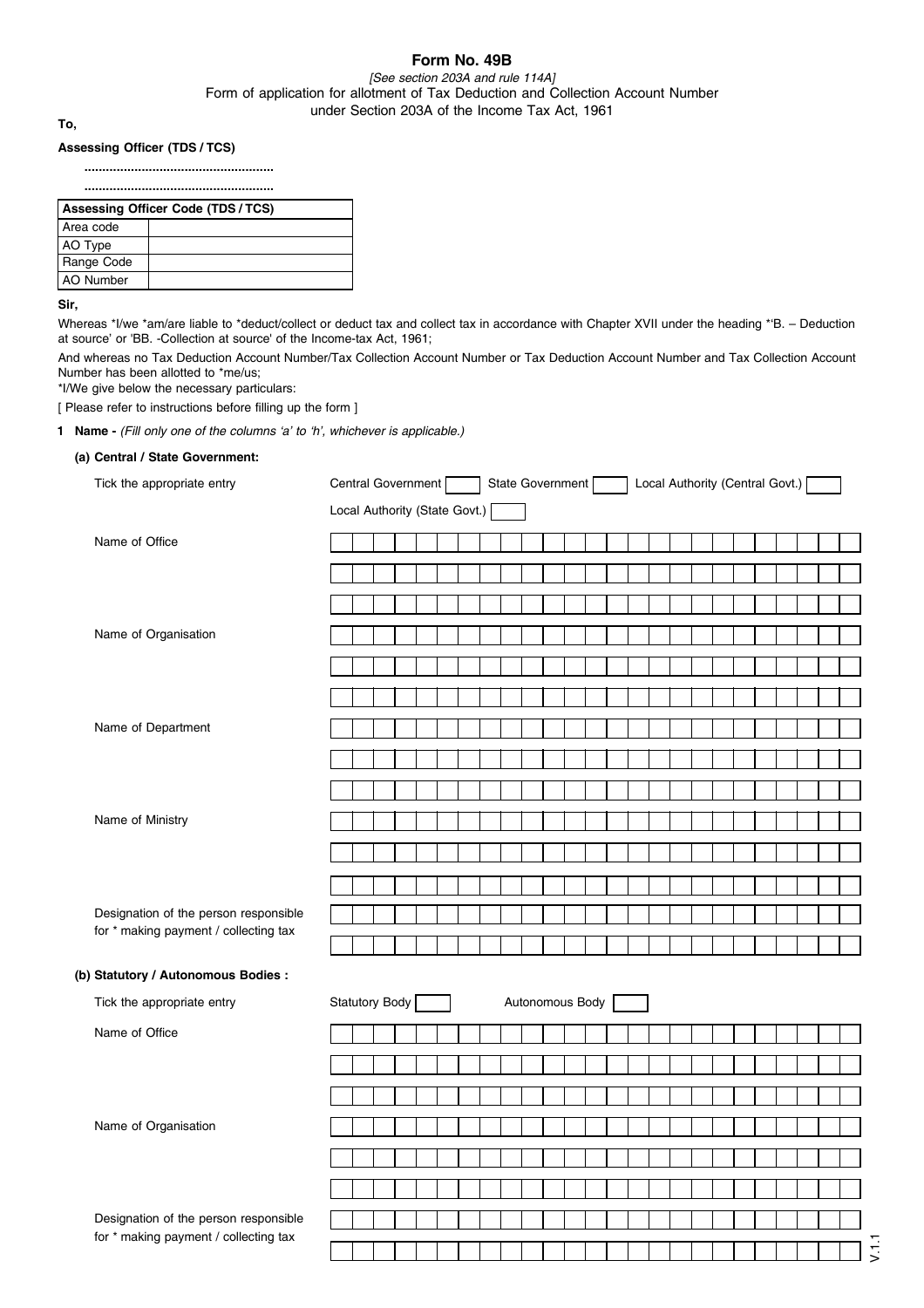### **(c) Company (See Note 1) :**

| Tick the appropriate entry<br>Title (M/s)                                                                                              | Government Company/Corporation<br>established by a Central Act |  |      |  |  |  |  |      |  |                        | Government Company/Corporation<br>established by a State Act |                                  |  |        |  |  |  |  |  |  |  |       | Other<br>Company |  |  |  |  |  |  |
|----------------------------------------------------------------------------------------------------------------------------------------|----------------------------------------------------------------|--|------|--|--|--|--|------|--|------------------------|--------------------------------------------------------------|----------------------------------|--|--------|--|--|--|--|--|--|--|-------|------------------|--|--|--|--|--|--|
| (tick if applicable)                                                                                                                   |                                                                |  |      |  |  |  |  |      |  |                        |                                                              |                                  |  |        |  |  |  |  |  |  |  |       |                  |  |  |  |  |  |  |
| Name of Company                                                                                                                        |                                                                |  |      |  |  |  |  |      |  |                        |                                                              |                                  |  |        |  |  |  |  |  |  |  |       |                  |  |  |  |  |  |  |
|                                                                                                                                        |                                                                |  |      |  |  |  |  |      |  |                        |                                                              |                                  |  |        |  |  |  |  |  |  |  |       |                  |  |  |  |  |  |  |
|                                                                                                                                        |                                                                |  |      |  |  |  |  |      |  |                        |                                                              |                                  |  |        |  |  |  |  |  |  |  |       |                  |  |  |  |  |  |  |
| Designation of the person responsible                                                                                                  |                                                                |  |      |  |  |  |  |      |  |                        |                                                              |                                  |  |        |  |  |  |  |  |  |  |       |                  |  |  |  |  |  |  |
| for * making payment / collecting tax                                                                                                  |                                                                |  |      |  |  |  |  |      |  |                        |                                                              |                                  |  |        |  |  |  |  |  |  |  |       |                  |  |  |  |  |  |  |
|                                                                                                                                        |                                                                |  |      |  |  |  |  |      |  |                        |                                                              |                                  |  |        |  |  |  |  |  |  |  |       |                  |  |  |  |  |  |  |
| (d) Branch/Division of a Company:<br>Tick the appropriate entry                                                                        | Government Company/Corporation                                 |  |      |  |  |  |  |      |  |                        |                                                              | Government Company/Corporation   |  |        |  |  |  |  |  |  |  | Other |                  |  |  |  |  |  |  |
|                                                                                                                                        | established by a Central Act                                   |  |      |  |  |  |  |      |  |                        |                                                              | established by a State Act       |  |        |  |  |  |  |  |  |  |       | Company          |  |  |  |  |  |  |
| Title (M/s)<br>(tick if applicable)                                                                                                    |                                                                |  |      |  |  |  |  |      |  |                        |                                                              |                                  |  |        |  |  |  |  |  |  |  |       |                  |  |  |  |  |  |  |
| Name of Company                                                                                                                        |                                                                |  |      |  |  |  |  |      |  |                        |                                                              |                                  |  |        |  |  |  |  |  |  |  |       |                  |  |  |  |  |  |  |
|                                                                                                                                        |                                                                |  |      |  |  |  |  |      |  |                        |                                                              |                                  |  |        |  |  |  |  |  |  |  |       |                  |  |  |  |  |  |  |
|                                                                                                                                        |                                                                |  |      |  |  |  |  |      |  |                        |                                                              |                                  |  |        |  |  |  |  |  |  |  |       |                  |  |  |  |  |  |  |
| Name of Division                                                                                                                       |                                                                |  |      |  |  |  |  |      |  |                        |                                                              |                                  |  |        |  |  |  |  |  |  |  |       |                  |  |  |  |  |  |  |
|                                                                                                                                        |                                                                |  |      |  |  |  |  |      |  |                        |                                                              |                                  |  |        |  |  |  |  |  |  |  |       |                  |  |  |  |  |  |  |
|                                                                                                                                        |                                                                |  |      |  |  |  |  |      |  |                        |                                                              |                                  |  |        |  |  |  |  |  |  |  |       |                  |  |  |  |  |  |  |
|                                                                                                                                        |                                                                |  |      |  |  |  |  |      |  |                        |                                                              |                                  |  |        |  |  |  |  |  |  |  |       |                  |  |  |  |  |  |  |
| Name/Location of Branch                                                                                                                |                                                                |  |      |  |  |  |  |      |  |                        |                                                              |                                  |  |        |  |  |  |  |  |  |  |       |                  |  |  |  |  |  |  |
| Designation of the person responsible                                                                                                  |                                                                |  |      |  |  |  |  |      |  |                        |                                                              |                                  |  |        |  |  |  |  |  |  |  |       |                  |  |  |  |  |  |  |
| for * making payment / collecting tax                                                                                                  |                                                                |  |      |  |  |  |  |      |  |                        |                                                              |                                  |  |        |  |  |  |  |  |  |  |       |                  |  |  |  |  |  |  |
| (e) Individual / Hindu Undivided Family (Karta) - (See Note 2) :                                                                       |                                                                |  |      |  |  |  |  |      |  |                        |                                                              |                                  |  |        |  |  |  |  |  |  |  |       |                  |  |  |  |  |  |  |
| Tick the appropriate entry                                                                                                             | Individual                                                     |  |      |  |  |  |  |      |  | Hindu Undivided Family |                                                              |                                  |  |        |  |  |  |  |  |  |  |       |                  |  |  |  |  |  |  |
| Title (tick the appropriate entry for individual)                                                                                      |                                                                |  | Shri |  |  |  |  | Smt. |  |                        | Kumari                                                       |                                  |  |        |  |  |  |  |  |  |  |       |                  |  |  |  |  |  |  |
| Last Name / Surname                                                                                                                    |                                                                |  |      |  |  |  |  |      |  |                        |                                                              |                                  |  |        |  |  |  |  |  |  |  |       |                  |  |  |  |  |  |  |
| <b>First Name</b>                                                                                                                      |                                                                |  |      |  |  |  |  |      |  |                        |                                                              |                                  |  |        |  |  |  |  |  |  |  |       |                  |  |  |  |  |  |  |
| Middle Name                                                                                                                            |                                                                |  |      |  |  |  |  |      |  |                        |                                                              |                                  |  |        |  |  |  |  |  |  |  |       |                  |  |  |  |  |  |  |
| (f) Branch of Individual Business (Sole proprietorship concern)/ Hindu Undivided Family (Karta)                                        |                                                                |  |      |  |  |  |  |      |  |                        |                                                              |                                  |  |        |  |  |  |  |  |  |  |       |                  |  |  |  |  |  |  |
| Tick the appropriate entry                                                                                                             | Branch of Individual business                                  |  |      |  |  |  |  |      |  |                        |                                                              | Branch of Hindu Undivided Family |  |        |  |  |  |  |  |  |  |       |                  |  |  |  |  |  |  |
| Individual/ Hindu Undivided Family (Karta):                                                                                            |                                                                |  |      |  |  |  |  |      |  |                        |                                                              |                                  |  |        |  |  |  |  |  |  |  |       |                  |  |  |  |  |  |  |
| Title (tick the appropriate entry for individual)                                                                                      |                                                                |  | Shri |  |  |  |  | Smt. |  |                        |                                                              |                                  |  | Kumari |  |  |  |  |  |  |  |       |                  |  |  |  |  |  |  |
|                                                                                                                                        |                                                                |  |      |  |  |  |  |      |  |                        |                                                              |                                  |  |        |  |  |  |  |  |  |  |       |                  |  |  |  |  |  |  |
| Last Name / Surname                                                                                                                    |                                                                |  |      |  |  |  |  |      |  |                        |                                                              |                                  |  |        |  |  |  |  |  |  |  |       |                  |  |  |  |  |  |  |
| <b>First Name</b>                                                                                                                      |                                                                |  |      |  |  |  |  |      |  |                        |                                                              |                                  |  |        |  |  |  |  |  |  |  |       |                  |  |  |  |  |  |  |
| Middle Name                                                                                                                            |                                                                |  |      |  |  |  |  |      |  |                        |                                                              |                                  |  |        |  |  |  |  |  |  |  |       |                  |  |  |  |  |  |  |
| Name/Location of branch                                                                                                                |                                                                |  |      |  |  |  |  |      |  |                        |                                                              |                                  |  |        |  |  |  |  |  |  |  |       |                  |  |  |  |  |  |  |
| (g) Firm / Association of Persons / Association of Persons (Trusts) / Body of Individuals / Artificial Juridical Person (See Note 3) : |                                                                |  |      |  |  |  |  |      |  |                        |                                                              |                                  |  |        |  |  |  |  |  |  |  |       |                  |  |  |  |  |  |  |
| Name                                                                                                                                   |                                                                |  |      |  |  |  |  |      |  |                        |                                                              |                                  |  |        |  |  |  |  |  |  |  |       |                  |  |  |  |  |  |  |
|                                                                                                                                        |                                                                |  |      |  |  |  |  |      |  |                        |                                                              |                                  |  |        |  |  |  |  |  |  |  |       |                  |  |  |  |  |  |  |
|                                                                                                                                        |                                                                |  |      |  |  |  |  |      |  |                        |                                                              |                                  |  |        |  |  |  |  |  |  |  |       |                  |  |  |  |  |  |  |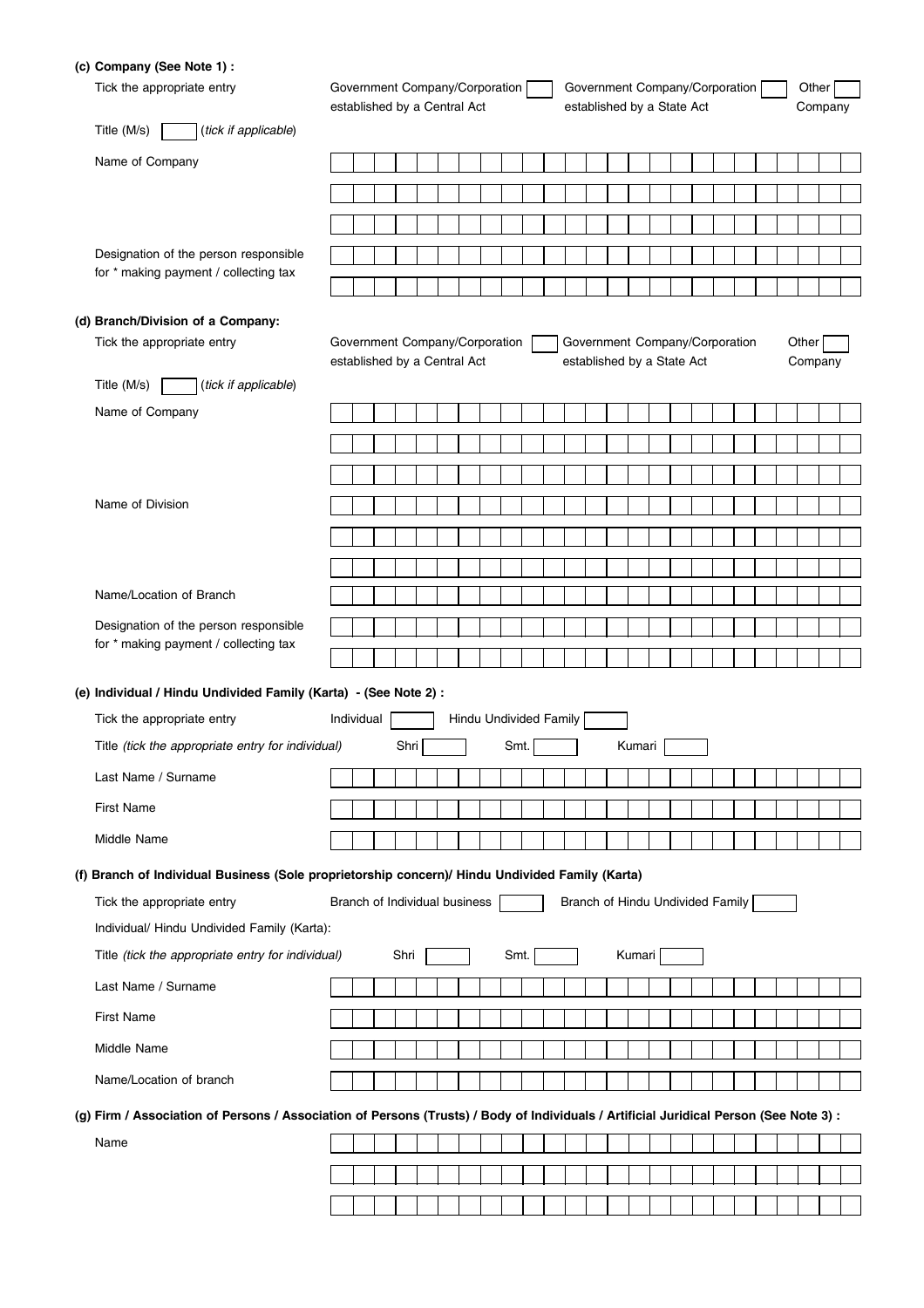### **(h) Branch of Firm / Association of Persons / Association of Persons (Trusts) / Body of Individuals / Artificial Juridical Person:**

Name of Firm / Association of Persons / Association of Persons (Trusts) / Body of Individuals / Artificial Juridical Person:

|        | 01 THIT ASSOCIATION TERSONS / ASSOCIATION FERSONS (TRUSIS) / DOUY OF INQIVIQUAIS / ARTICLAR ORIGINAL ERSON.                                |          |  |  |  |              |  |                                                |           |  |  |  |  |                    |  |  |
|--------|--------------------------------------------------------------------------------------------------------------------------------------------|----------|--|--|--|--------------|--|------------------------------------------------|-----------|--|--|--|--|--------------------|--|--|
|        |                                                                                                                                            |          |  |  |  |              |  |                                                |           |  |  |  |  |                    |  |  |
|        |                                                                                                                                            |          |  |  |  |              |  |                                                |           |  |  |  |  |                    |  |  |
|        |                                                                                                                                            |          |  |  |  |              |  |                                                |           |  |  |  |  |                    |  |  |
|        | Name/Location of branch                                                                                                                    |          |  |  |  |              |  |                                                |           |  |  |  |  |                    |  |  |
|        | 2 Address                                                                                                                                  |          |  |  |  |              |  |                                                |           |  |  |  |  |                    |  |  |
|        | Flat / Door / Block No.                                                                                                                    |          |  |  |  |              |  |                                                |           |  |  |  |  |                    |  |  |
|        | Name of Premises / Building / Village                                                                                                      |          |  |  |  |              |  |                                                |           |  |  |  |  |                    |  |  |
|        | Road / Street / Lane / Post Office                                                                                                         |          |  |  |  |              |  |                                                |           |  |  |  |  |                    |  |  |
|        | Area / Locality / Taluka / Sub-Division                                                                                                    |          |  |  |  |              |  |                                                |           |  |  |  |  |                    |  |  |
|        | Town / City / District                                                                                                                     |          |  |  |  |              |  |                                                |           |  |  |  |  |                    |  |  |
|        | State / Union Territory                                                                                                                    |          |  |  |  |              |  |                                                |           |  |  |  |  |                    |  |  |
|        | PIN code                                                                                                                                   |          |  |  |  |              |  |                                                |           |  |  |  |  |                    |  |  |
|        | Telephone No.                                                                                                                              | STD Code |  |  |  |              |  |                                                | Phone No. |  |  |  |  |                    |  |  |
|        | e-mail IDs<br>a)                                                                                                                           |          |  |  |  |              |  |                                                |           |  |  |  |  |                    |  |  |
|        |                                                                                                                                            |          |  |  |  |              |  |                                                |           |  |  |  |  |                    |  |  |
|        | b)                                                                                                                                         |          |  |  |  |              |  |                                                |           |  |  |  |  |                    |  |  |
|        |                                                                                                                                            |          |  |  |  |              |  |                                                |           |  |  |  |  |                    |  |  |
|        | 3 Nationality of Deductor (Tick the appropriate entry)<br>Indian<br>Foreign                                                                |          |  |  |  |              |  |                                                |           |  |  |  |  |                    |  |  |
|        | 4 Permanent Account Number (PAN) - (specify wherever applicable)                                                                           |          |  |  |  |              |  |                                                |           |  |  |  |  |                    |  |  |
|        |                                                                                                                                            |          |  |  |  |              |  |                                                |           |  |  |  |  |                    |  |  |
|        | 5 Existing Tax Deduction Account Number (if any)                                                                                           |          |  |  |  |              |  |                                                |           |  |  |  |  |                    |  |  |
|        |                                                                                                                                            |          |  |  |  |              |  |                                                |           |  |  |  |  |                    |  |  |
|        | 6 Existing Tax Collection Account Number (if any)                                                                                          |          |  |  |  |              |  |                                                |           |  |  |  |  |                    |  |  |
|        | 7 Date (DD-MM-YYYY)                                                                                                                        |          |  |  |  |              |  |                                                |           |  |  |  |  |                    |  |  |
|        |                                                                                                                                            |          |  |  |  |              |  |                                                |           |  |  |  |  |                    |  |  |
|        |                                                                                                                                            |          |  |  |  |              |  |                                                |           |  |  |  |  | Signed (Applicant) |  |  |
|        |                                                                                                                                            |          |  |  |  | Verification |  |                                                |           |  |  |  |  |                    |  |  |
|        |                                                                                                                                            |          |  |  |  |              |  |                                                |           |  |  |  |  |                    |  |  |
|        | to the best of my/our knowledge and belief.                                                                                                |          |  |  |  |              |  |                                                |           |  |  |  |  |                    |  |  |
|        | Verified today the<br>d d<br>$m$ $m$<br>y y y y                                                                                            |          |  |  |  |              |  |                                                |           |  |  |  |  |                    |  |  |
|        |                                                                                                                                            |          |  |  |  |              |  | (Signature/Left Thumb Impression of Applicant) |           |  |  |  |  |                    |  |  |
| Notes: | 1 This column is applicable only if a single TAN is applied for the whole company. If separate TANs are applied for different              |          |  |  |  |              |  |                                                |           |  |  |  |  |                    |  |  |
|        | divisions/branches, please fill details in (d).<br>2 For branch of Individual business/Hindu Undivided Family, please fill details in (f). |          |  |  |  |              |  |                                                |           |  |  |  |  |                    |  |  |

3 For branch of firm/Association Of Persons/Association Of Persons (Trust) / Body Of Individuals/Artificial Juridical Person, please fill details in (h).

4 \* Delete whichever is inapplicable.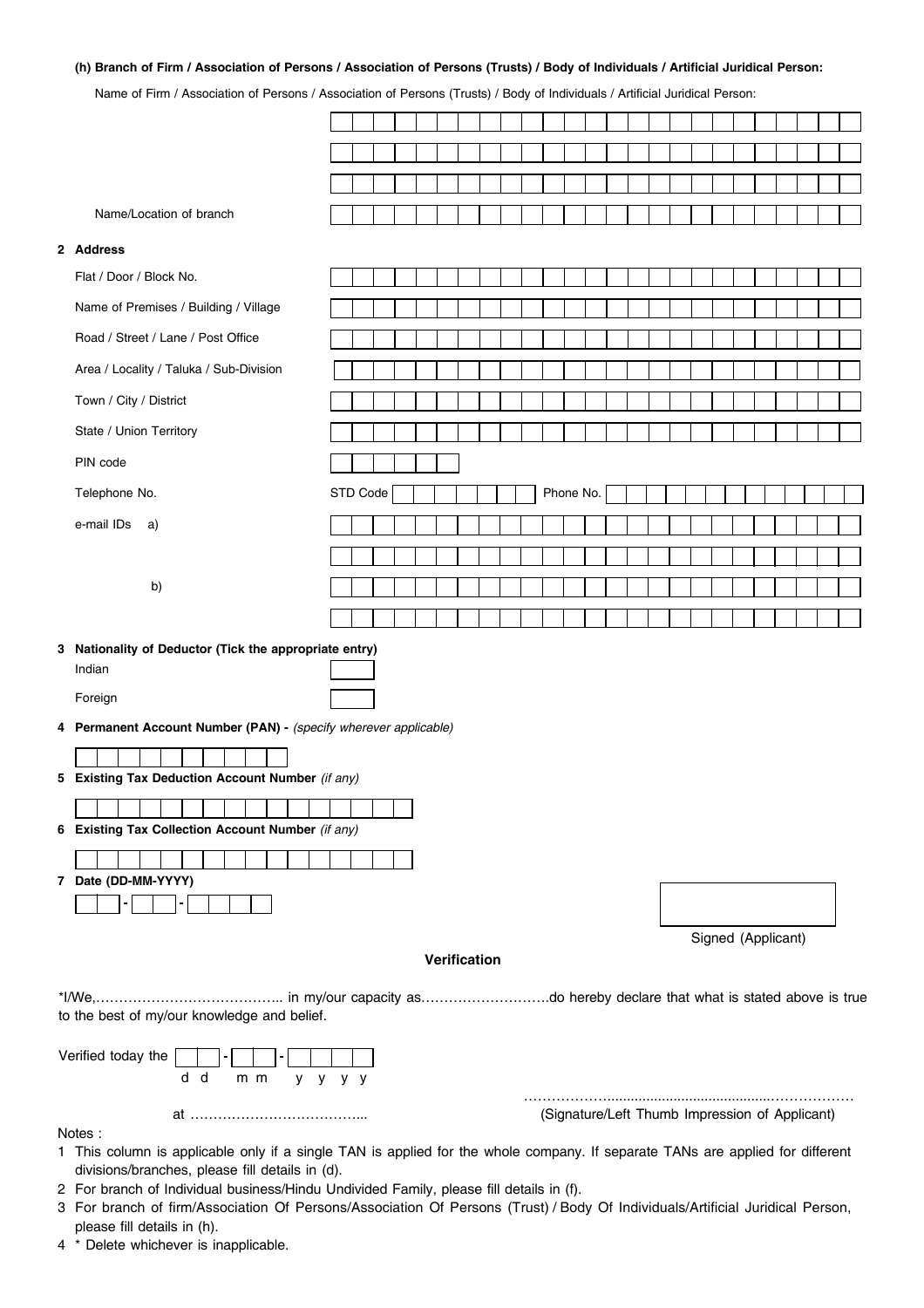## **Instructions for filling up Form 49B**

- (a) Form is to be filled legibly in **ENGLISH** in **BLOCK LETTERS** and in **BLACK INK** only.
- (b) Each box, wherever provided, should contain only one character (alphabet/number/punctuation mark) leaving a blank box after each word.
- (c) Thumb impression, if used, should be attested by a Magistrate or a Notary Public or a Gazetted Officer, under official seal and stamp.
- (d) Deductors are required to provide details of Assessing Officer (TDS / TCS) in the application. These details can be obtained from the Income Tax Office.
- (e) The deductor/collector must fill up Area Code, AO Type, Range Code and AO Number. If the applicant is unable to determine the details, TIN Facilitation Centre (TIN-FC) may assist it in doing so.
- (f) Form should be filled up completely.
- (g) 'Designation of the person responsible for making payment/collecting tax' field is mandatory to fill up, wherever applicable.
- (h) The address of applicant should be an Indian Address only.

| Item No.         | <b>Item Details</b>                                 | Guidelines for filling up the form                                                                                                                                                                                                                                                                                                                                                                                                                                                                                                                                                                                                                                                                                                                                                                                                                                                                                                                                                                                                                                                                                                                                                                                                                                                                                                           |
|------------------|-----------------------------------------------------|----------------------------------------------------------------------------------------------------------------------------------------------------------------------------------------------------------------------------------------------------------------------------------------------------------------------------------------------------------------------------------------------------------------------------------------------------------------------------------------------------------------------------------------------------------------------------------------------------------------------------------------------------------------------------------------------------------------------------------------------------------------------------------------------------------------------------------------------------------------------------------------------------------------------------------------------------------------------------------------------------------------------------------------------------------------------------------------------------------------------------------------------------------------------------------------------------------------------------------------------------------------------------------------------------------------------------------------------|
| 1                | Name                                                | Deductor/Collector shall fill the details of its name depending on its category in <b>only one</b> of the fields 1 (a) to<br>1 (h) specified in the form. If deductor/collector fills details in more than one category, the application form<br>will be rejected.                                                                                                                                                                                                                                                                                                                                                                                                                                                                                                                                                                                                                                                                                                                                                                                                                                                                                                                                                                                                                                                                           |
| 1(a)             | Name – Central /<br><b>State Government</b>         | Central / State Government / Local Authority deductor/collector will fill up the name in this field. Name of<br>Office is mandatory. Name of Organisation/Department/Ministry may be filled with relevant details.<br>For example, if Directorate of Income Tax (systems) in Income Tax Department is applying for a TAN, it<br>will fill the Name fields as:<br>Name of Office<br>: DIRECTORATE OF INCOME TAX (SYSTEMS)<br><b>Name of Organisation</b><br>: INCOME TAX DEPARTMENT<br><b>Name of Department</b><br>: DEPARTMENT OF REVENUE<br><b>Name of Ministry</b><br>: MINISTRY OF FINANCE<br>Central/State Government/Local Authority Deductor/Collector – will select its appropriate entry by<br>ticking in the relevant box for Central Government or State Government or Local Authority (Central Govt) or<br>Local Authority (State Govt.).                                                                                                                                                                                                                                                                                                                                                                                                                                                                                        |
| 1 <sub>(b)</sub> | Name - Statutory /<br>Autonomous Bodies             | Name of Office is Mandatory.<br>Relevant Box for Statutory Body or Autonomous Body is to be ticked by the deductor/collector.<br>For example, if <b>Bandra office of Brihanmumbai Municipal Corporation</b> is applying for a TAN, it will fill<br>the Name fields as:<br>Name of Office<br>: BRIHANMUMBAI MUNICIPAL CORPORATION, BANDRA<br>: BRIHANMUMBAI MUNICIPAL CORPORATION<br>Name of Organisation<br>Statutory/Autonomous Bodies will select its appropriate entry by ticking in the relevant box.                                                                                                                                                                                                                                                                                                                                                                                                                                                                                                                                                                                                                                                                                                                                                                                                                                    |
| 1(c)             | Name - Company                                      | If the deductor/collector is a company (e.g. a bank), this point is applicable. It is mandatory to fill the 'Name<br>of Company'.<br>This category is to be filled by the company if it is applying TAN for the company as whole. In case company<br>wants to apply different TANs for different divisions/branches point 1(d) should be filled.<br>Name should be provided without any abbreviations. Different variations of 'Private Limited' viz. Pvt Ltd,<br>Private Ltd, Pvt Limited, P Ltd, P. Ltd., P. Ltd are not allowed. It should be 'Private Limited' or 'Limited' only.<br>For example,<br><b>Name of Company</b><br>: ABC PRIVATE LIMITED<br>Category of company–Deductor/Collector will select its appropriate entry by ticking in the relevant box.                                                                                                                                                                                                                                                                                                                                                                                                                                                                                                                                                                         |
| 1(d)             | Branch of a company                                 | If Branch/Division of a Company is applying for its separate TAN, it will mention the Name and Location of<br>the Branch (in whose name TAN is sought) in this field. Different Branches of a company applying for<br>separate TANs will fill this field.<br>For example, Cement Division of ABC Private Limited located at Andheri will fill as:<br>Name of Company<br>: ABC PRIVATE LIMITED<br><b>Name of Division</b><br>: CEMENT DIVISION<br><b>Name/Location of Branch</b><br>: ANDHERI BRANCH<br>OR,<br><b>ABC Bank of India – Nariman Point Branch, Mumbai</b> will be written as:<br>: ABC BANK OF INDIA<br><b>Name of Company</b><br><b>Name of Division</b><br>: NARIMAN POINT BRANCH, MUMBAI<br><b>Name/Location of Branch</b><br>Category of a company – Deductor/Collector will select its appropriate entry by ticking in the relevant box.                                                                                                                                                                                                                                                                                                                                                                                                                                                                                    |
| 1(e)             | Name - Individual/Hindu<br>Undivided Family (Karta) | First Name is Mandatory. Name of the deductor/collector should be written in full and not in abbreviated form.<br>As an exception, very large Middle names may be abbreviated. Name should not be prefixed with Shri, Smt.,<br>M/s, Kumari, Late, Major, Dr., etc. In case name is prefixed with Title, application may be rejected.<br>Individuals/HUFs (Karta) must state their full expanded name and fill in the appropriate fields for Last, Middle<br>or First Name.<br>For example, Dinesh Kumar Garg will be written as:<br><b>Last Name/Surname</b><br><b>First Name</b><br><b>Middle Name</b><br><b>GARG</b><br><b>DINESH</b><br><b>KUMAR</b><br>Or, if middle name is not there, it will be left blank. For example, Gunjan Bansal will be written as :<br><b>Last Name/Surname</b><br><b>First Name</b><br><b>Middle Name</b><br><b>BANSAL</b><br><b>GUNJAN</b><br>If a Sole Proprietor/HUF wants to obtain a single TAN in his/her name for all businesses run by him/her/it,<br>then he/she/it shall fill name in this field.<br>Deductor/Collector will select its appropriate entry (i.e. Individual / Hindu Undivided Family) by ticking in the<br>relevant box.<br>Individual shall select its appropriate entry by ticking in the relevant box for 'Shri', 'Smt', 'Kumari'. HUF will<br>leave the mentioned fields blank. |